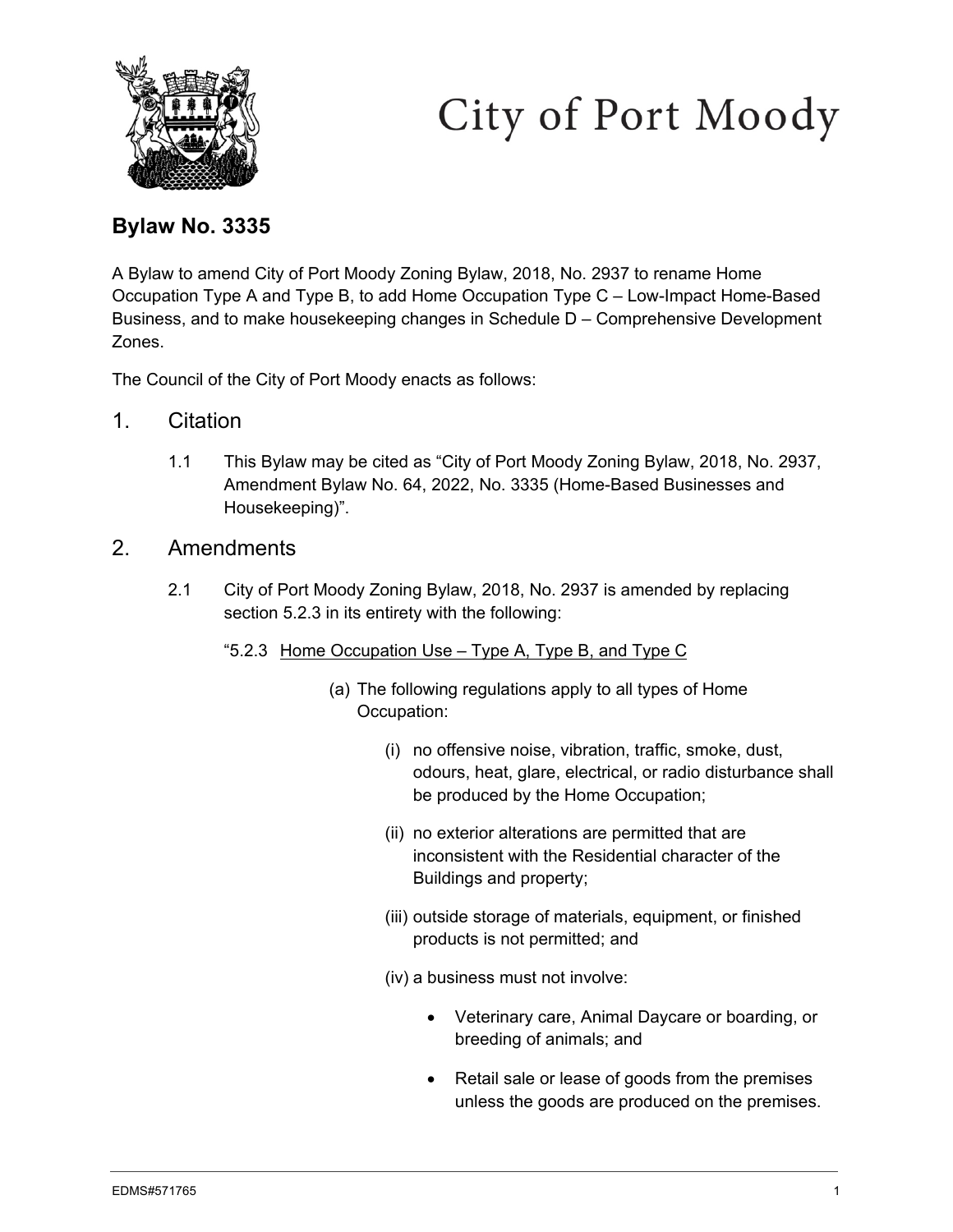- (b) Where permitted in this Bylaw, a Home Occupation Type A Home Office shall:
	- (i) be carried out exclusively by a resident of the principal Dwelling Unit in which the Home Occupation is located on the premises;
	- (ii) be wholly contained within the principal Dwelling Unit or permitted Accessory Building;
	- (iii) not generate customer visits; and
	- (iv) not display signs or advertising.
- (c) Where permitted in this Bylaw, a Home Occupation Type B Home-Based Business shall:
	- (i) not be permitted on a Lot containing a Bed and Breakfast, Boarding use, or Child Care use;
	- (ii) be carried out exclusively by a resident of the principal Dwelling Unit in which the Home Occupation is located and not more than two non-resident employees on the premises;
	- (iii) be wholly contained within a Dwelling Unit or Accessory Building and not exceed 50m2 of Floor Area;
	- (iv) not generate significant traffic impacts within the neighbourhood;
	- (v) provide Off-Street Parking in accordance with section 6.0 of this Bylaw; and
	- (vi) be permitted to display signage in accordance with the Sign Bylaw.
- (d) A Home Occupation Type C Low-Impact Home-Based Business shall be permitted in all zones where residential use is permitted and shall:
	- (i) not be permitted in a Dwelling Unit that contains a Child Care use;
	- (ii) be carried out exclusively by a resident of the principal Dwelling Unit in which the Home Occupation is located;
	- (iii) if located in a multi-residential building, be subject to strata and/or property owner approval;
	- (iv) generate only single-person or one-family client/customer visits;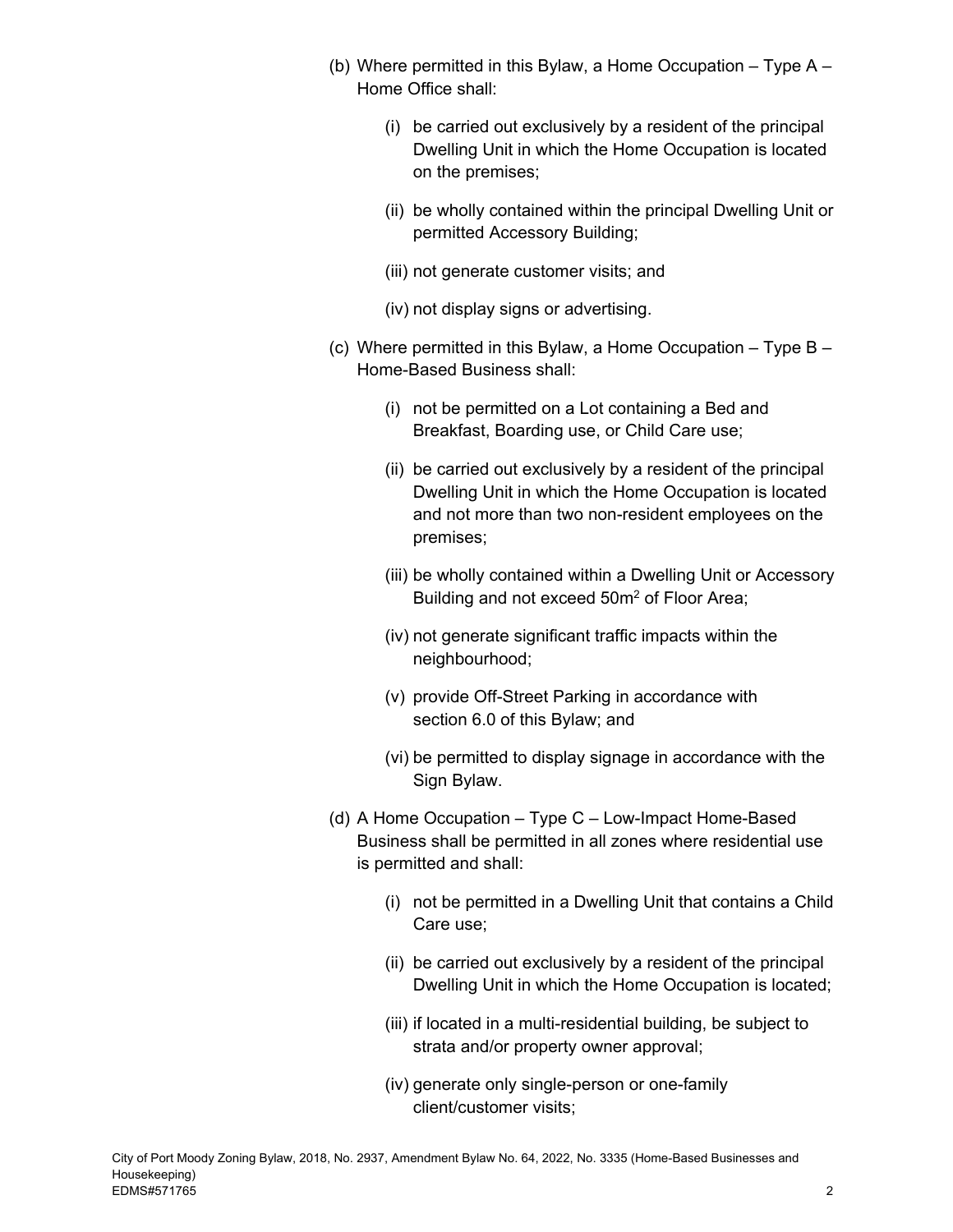- (v) if located in a multi-residential building, not display any signage or advertising unless approval is given by strata and/or property owners;
- (vi) be completely enclosed within the Dwelling Unit, and if located in a strata, may not be conducted in any common property; and
- (vii) not involve more than five visits to the premises per day by customers or persons making deliveries to or from the premises.".
- 2.2 Bylaw No. 2937 is further amended by replacing the following table in section 8.4.2:

| <b>RS1 Zone</b>            |                        |                                                                                                                                                                                                                                                                                                                |  |
|----------------------------|------------------------|----------------------------------------------------------------------------------------------------------------------------------------------------------------------------------------------------------------------------------------------------------------------------------------------------------------|--|
| <b>Principal Use</b><br>a. | Τ.                     | Single Detached Residential                                                                                                                                                                                                                                                                                    |  |
| Secondary Use<br>b.        | Τ.<br>ii.<br>Ш.<br>IV. | One of the following:<br><b>Bed and Breakfast</b><br>Boarding<br>$\bullet$<br><b>Child Care</b><br><b>Community Care</b><br>Home Occupation - Type B<br><b>Secondary Suite</b><br>Detached Accessory Dwelling Unit (see section<br>5.5)<br>Home Occupation - Type A<br>Supportive Recovery (see section 5.2.9) |  |

|    | <b>RS1 Zone</b>      |                                |                                                                                                                                                                                                                                                                                                                                          |  |
|----|----------------------|--------------------------------|------------------------------------------------------------------------------------------------------------------------------------------------------------------------------------------------------------------------------------------------------------------------------------------------------------------------------------------|--|
| a. | <b>Principal Use</b> | Ť.                             | Single Detached Residential                                                                                                                                                                                                                                                                                                              |  |
| b. | Secondary Use        | ı.<br>ii.<br>iii.<br>iv.<br>ν. | One of the following:<br><b>Bed and Breakfast</b><br>$\bullet$<br>Boarding<br>$\bullet$<br><b>Child Care</b><br>$\bullet$<br><b>Community Care</b><br>Home Occupation - Type B<br>Detached Accessory Dwelling Unit (see section<br>5.5)<br>Home Occupation - Type A<br>Supportive Recovery (see section 5.2.9)<br><b>Secondary Suite</b> |  |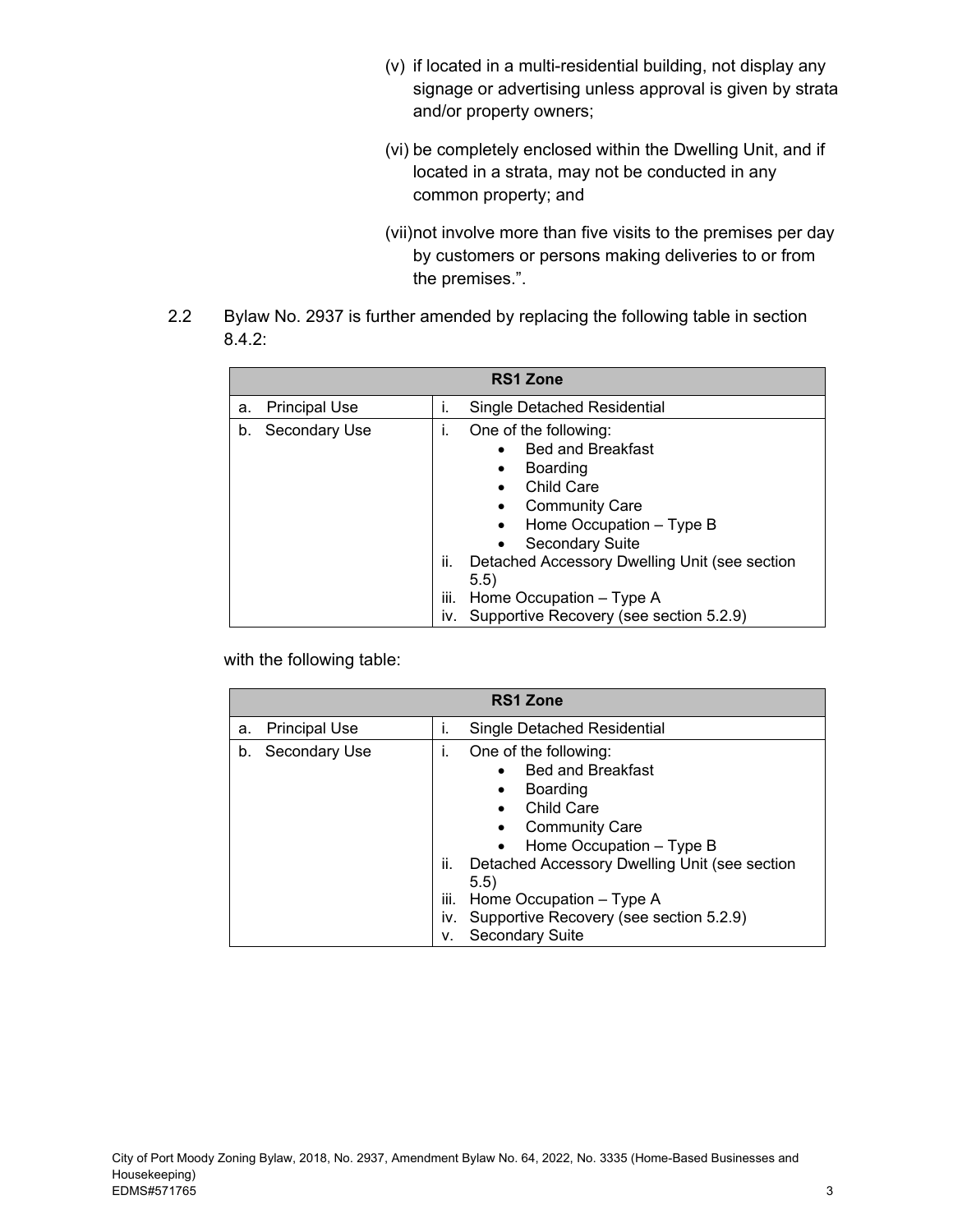2.3 Bylaw No. 2937 is further amended by replacing the following table in section 8.5.2:

|    | <b>RS1-S Zone</b>    |                          |                                                                                                                                                                                                                                                                                                  |  |
|----|----------------------|--------------------------|--------------------------------------------------------------------------------------------------------------------------------------------------------------------------------------------------------------------------------------------------------------------------------------------------|--|
| a. | <b>Principal Use</b> | Ť.                       | Single Detached Residential                                                                                                                                                                                                                                                                      |  |
| b. | Secondary Use        | ı.<br>ii.<br>iii.<br>iv. | One of the following:<br><b>Bed and Breakfast</b><br>Boarding<br>٠<br><b>Child Care</b><br><b>Community Care</b><br>Home Occupation - Type B<br>Secondary Suite<br>Home Occupation - Type A<br>Supportive Recovery (see section 5.2.9)<br>Detached Accessory Dwelling Unit (see section<br>(5.5) |  |

with the following table:

|    | <b>RS1-S Zone</b>    |                                |                                                                                                                                                                                                                                                                                                   |  |
|----|----------------------|--------------------------------|---------------------------------------------------------------------------------------------------------------------------------------------------------------------------------------------------------------------------------------------------------------------------------------------------|--|
| a. | <b>Principal Use</b> | Τ.                             | Single Detached Residential                                                                                                                                                                                                                                                                       |  |
| b. | Secondary Use        | 1.<br>ii.<br>iii.<br>İV.<br>۷. | One of the following:<br><b>Bed and Breakfast</b><br>Boarding<br>٠<br>Child Care<br><b>Community Care</b><br>• Home Occupation - Type B<br>Home Occupation - Type A<br>Supportive Recovery (see section 5.2.9)<br>Detached Accessory Dwelling Unit (see section<br>5.5)<br><b>Secondary Suite</b> |  |

2.4 Bylaw No. 2937 is further amended by replacing the following table in section 8.6.2:

|    | <b>RS2 Zone</b>      |                   |                                                                                                                                                                                                                                                                                                                                                                        |  |
|----|----------------------|-------------------|------------------------------------------------------------------------------------------------------------------------------------------------------------------------------------------------------------------------------------------------------------------------------------------------------------------------------------------------------------------------|--|
| a. | <b>Principal Use</b> | ı.                | Single Detached Residential                                                                                                                                                                                                                                                                                                                                            |  |
| b. | Secondary Use        | T.<br>ii.<br>iii. | One of the following:<br><b>Bed and Breakfast</b><br>$\bullet$<br>Boarding<br>$\bullet$<br><b>Child Care</b><br>$\bullet$<br><b>Community Care</b><br>Home Occupation - Type B<br>$\bullet$<br><b>Secondary Suite</b><br>$\bullet$<br>Detached Accessory Dwelling Unit (see section<br>5.5)<br>Home Occupation - Type A<br>iv. Supportive Recovery (see section 5.2.9) |  |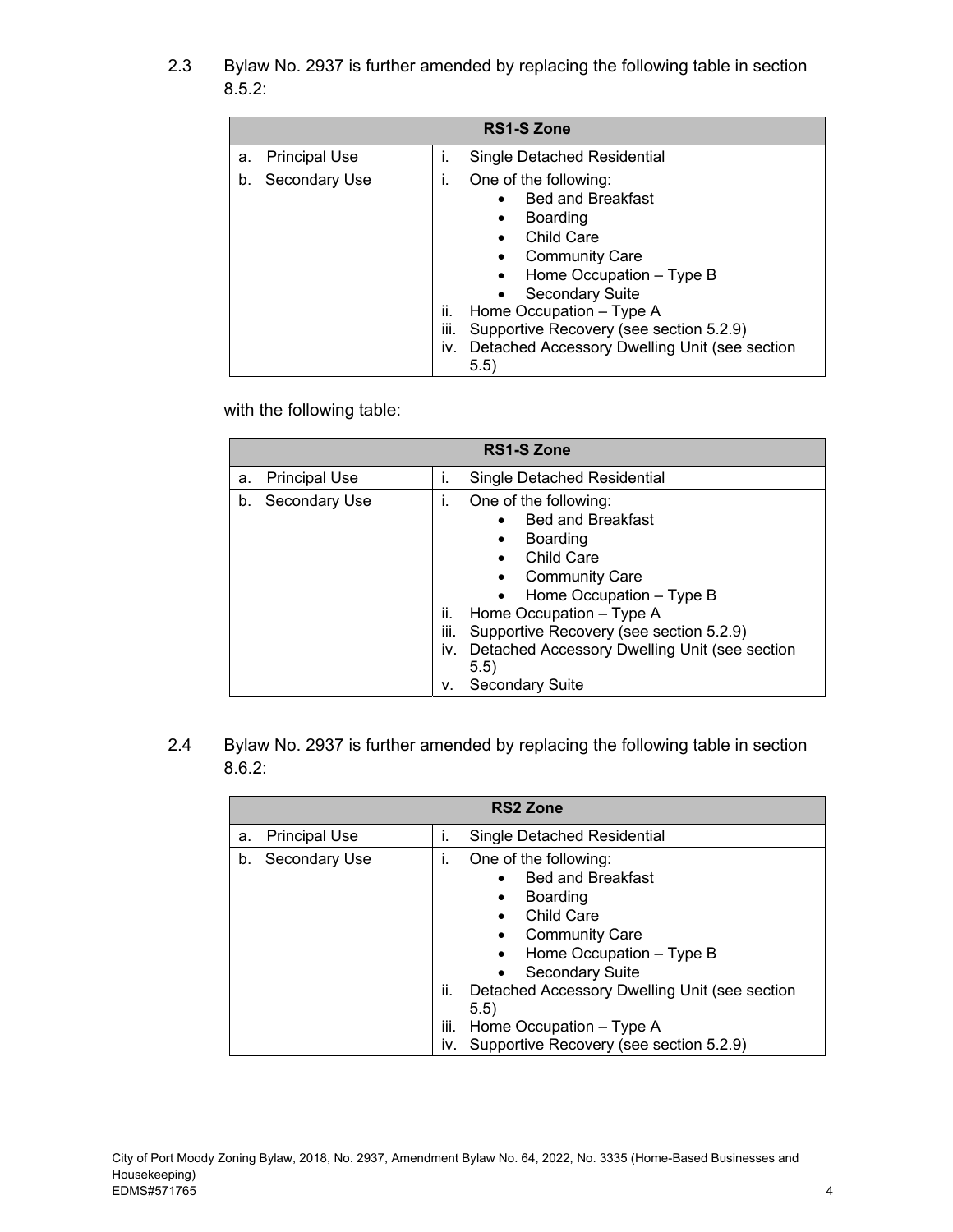|    | <b>RS2 Zone</b>      |                                |                                                                                                                                                                                                                                                                                                               |  |
|----|----------------------|--------------------------------|---------------------------------------------------------------------------------------------------------------------------------------------------------------------------------------------------------------------------------------------------------------------------------------------------------------|--|
| a. | <b>Principal Use</b> | Τ.                             | Single Detached Residential                                                                                                                                                                                                                                                                                   |  |
| b. | Secondary Use        | Τ.<br>ii.<br>iii.<br>İV.<br>۷. | One of the following:<br><b>Bed and Breakfast</b><br><b>Boarding</b><br>٠<br><b>Child Care</b><br><b>Community Care</b><br>Home Occupation - Type B<br>Detached Accessory Dwelling Unit (see section<br>5.5)<br>Home Occupation - Type A<br>Supportive Recovery (see section 5.2.9)<br><b>Secondary Suite</b> |  |

2.5 Bylaw No. 2937 is further amended by replacing the following table in section 8.7.2:

|    | <b>RS3 Zone</b>      |                          |                                                                                                                                                                                                                                                                                                        |  |
|----|----------------------|--------------------------|--------------------------------------------------------------------------------------------------------------------------------------------------------------------------------------------------------------------------------------------------------------------------------------------------------|--|
| a. | <b>Principal Use</b> | İ.                       | Single Detached Residential                                                                                                                                                                                                                                                                            |  |
| b. | Secondary Use        | i.<br>ii.<br>iii.<br>iv. | One of the following:<br><b>Bed and Breakfast</b><br>Boarding<br>٠<br><b>Child Care</b><br><b>Community Care</b><br>Home Occupation - Type B<br><b>Secondary Suite</b><br>Detached Accessory Dwelling Unit (see section<br>5.5)<br>Home Occupation - Type A<br>Supportive Recovery (see section 5.2.9) |  |

with the following table:

|    | <b>RS3 Zone</b>      |                       |                                                                                                                                                                                                                                                                                                                                 |  |
|----|----------------------|-----------------------|---------------------------------------------------------------------------------------------------------------------------------------------------------------------------------------------------------------------------------------------------------------------------------------------------------------------------------|--|
| a. | <b>Principal Use</b> | ı.                    | Single Detached Residential                                                                                                                                                                                                                                                                                                     |  |
| b. | Secondary Use        | Τ.<br>ii.<br>Ш.<br>ν. | One of the following:<br><b>Bed and Breakfast</b><br>$\bullet$<br>Boarding<br>$\bullet$<br><b>Child Care</b><br><b>Community Care</b><br>Home Occupation – Type B<br>Detached Accessory Dwelling Unit (see section<br>5.5)<br>Home Occupation - Type A<br>iv. Supportive Recovery (see section 5.2.9)<br><b>Secondary Suite</b> |  |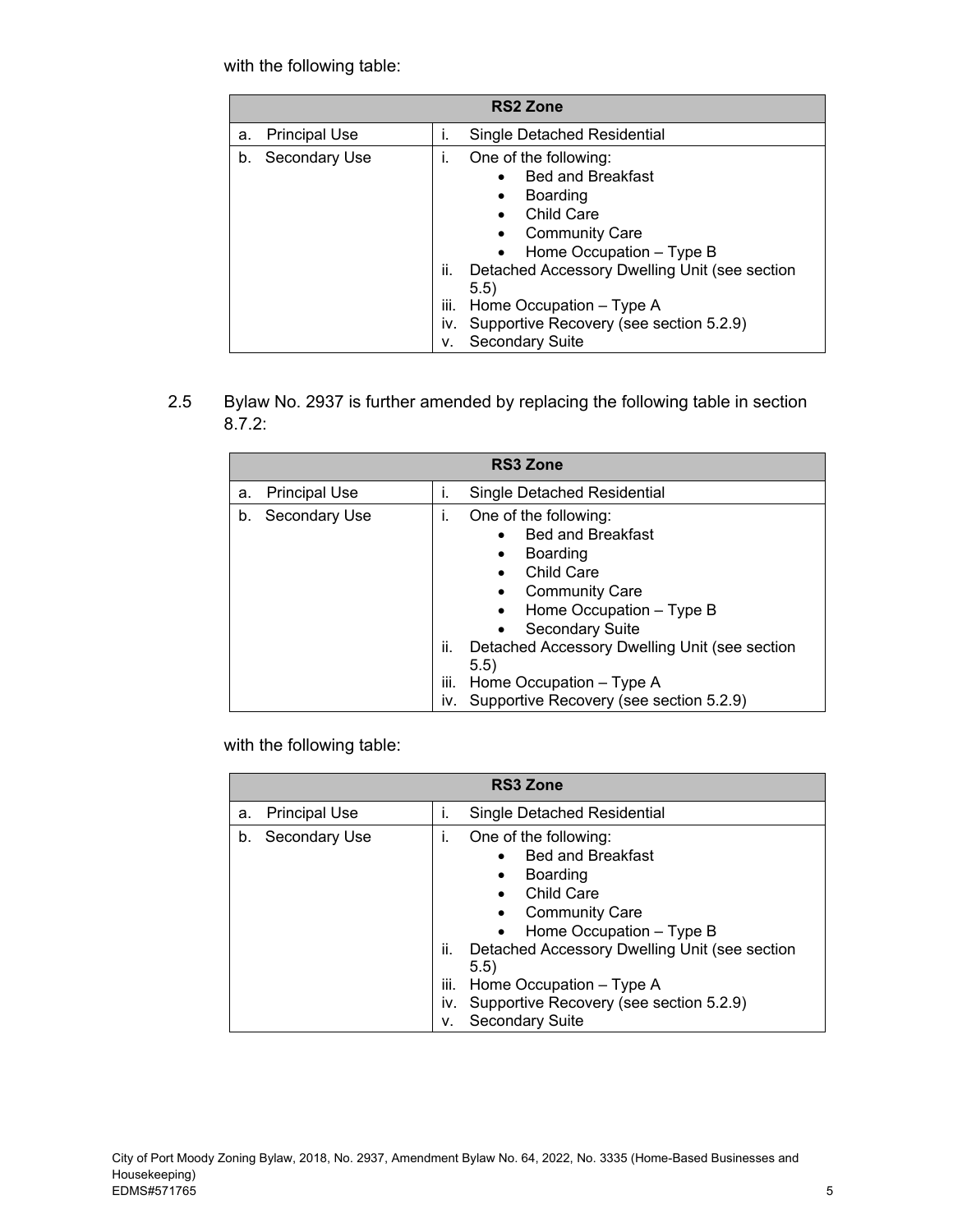2.6 Bylaw No. 2937 is further amended by replacing the following table in section 8.9.2:

|    | <b>RS5 Zone</b>      |                        |                                                                                                                                                                                                                                                                                                                              |  |
|----|----------------------|------------------------|------------------------------------------------------------------------------------------------------------------------------------------------------------------------------------------------------------------------------------------------------------------------------------------------------------------------------|--|
| a. | <b>Principal Use</b> | Τ.                     | Single Detached Residential                                                                                                                                                                                                                                                                                                  |  |
| b. | Secondary Use        | ı.<br>ii.<br>Ш.<br>İV. | One of the following:<br><b>Bed and Breakfast</b><br>$\bullet$<br>Boarding<br>$\bullet$<br><b>Child Care</b><br><b>Community Care</b><br>Home Occupation - Type B<br><b>Secondary Suite</b><br>Detached Accessory Dwelling Unit (see section<br>(5.5)<br>Home Occupation - Type A<br>Supportive Recovery (see section 5.2.9) |  |

with the following table:

|    | <b>RS5 Zone</b>      |                                |                                                                                                                                                                                                                                                                                                          |  |
|----|----------------------|--------------------------------|----------------------------------------------------------------------------------------------------------------------------------------------------------------------------------------------------------------------------------------------------------------------------------------------------------|--|
| a. | <b>Principal Use</b> | Ť.                             | Single Detached Residential                                                                                                                                                                                                                                                                              |  |
| b. | Secondary Use        | L.<br>ii.<br>iii.<br>İV.<br>ν. | One of the following:<br><b>Bed and Breakfast</b><br>Boarding<br>$\bullet$<br>Child Care<br><b>Community Care</b><br>Home Occupation - Type B<br>Detached Accessory Dwelling Unit (see section<br>(5.5)<br>Home Occupation - Type A<br>Supportive Recovery (see section 5.2.9)<br><b>Secondary Suite</b> |  |

2.7 Bylaw No. 2937 is further amended by replacing the following table in section 8.10.2:

|    | <b>RS6 Zone</b>      |                   |                                                                                                                                                                                                                                                                                                                                 |  |
|----|----------------------|-------------------|---------------------------------------------------------------------------------------------------------------------------------------------------------------------------------------------------------------------------------------------------------------------------------------------------------------------------------|--|
| a. | <b>Principal Use</b> | i.                | Single Detached Residential                                                                                                                                                                                                                                                                                                     |  |
| b. | Secondary Use        | I.<br>ii.<br>iii. | One of the following:<br><b>Bed and Breakfast</b><br>Boarding<br>$\bullet$<br><b>Child Care</b><br>$\bullet$<br><b>Community Care</b><br>Home Occupation - Type B<br><b>Secondary Suite</b><br>Detached Accessory Dwelling Unit (see section<br>5.5)<br>Home Occupation - Type A<br>iv. Supportive Recovery (see section 5.2.9) |  |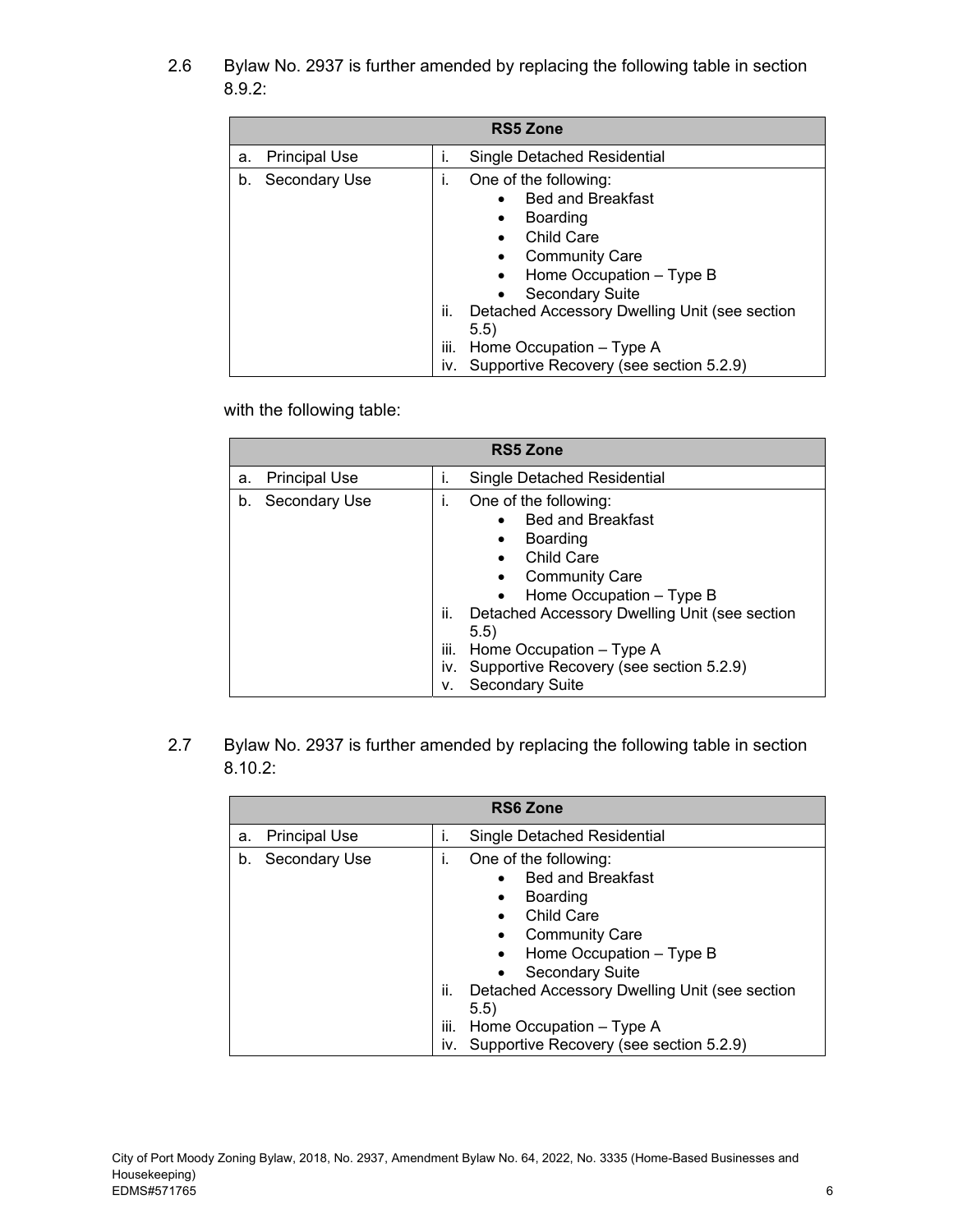|    | <b>RS6 Zone</b>      |                                |                                                                                                                                                                                                                                                                                                               |  |
|----|----------------------|--------------------------------|---------------------------------------------------------------------------------------------------------------------------------------------------------------------------------------------------------------------------------------------------------------------------------------------------------------|--|
| a. | <b>Principal Use</b> | Τ.                             | Single Detached Residential                                                                                                                                                                                                                                                                                   |  |
| b. | Secondary Use        | Τ.<br>ii.<br>iii.<br>İV.<br>۷. | One of the following:<br><b>Bed and Breakfast</b><br><b>Boarding</b><br>٠<br><b>Child Care</b><br><b>Community Care</b><br>Home Occupation - Type B<br>Detached Accessory Dwelling Unit (see section<br>5.5)<br>Home Occupation - Type A<br>Supportive Recovery (see section 5.2.9)<br><b>Secondary Suite</b> |  |

2.8 Bylaw No. 2937 is further amended by replacing the following table in section 8.11.2:

| <b>RS7 Zone</b> |                      |                        |                                                                                                                                                                                                                                                                                                              |
|-----------------|----------------------|------------------------|--------------------------------------------------------------------------------------------------------------------------------------------------------------------------------------------------------------------------------------------------------------------------------------------------------------|
| a.              | <b>Principal Use</b> | İ.                     | <b>Single Detached Residential</b>                                                                                                                                                                                                                                                                           |
| b.              | Secondary Use        | İ.<br>ii.<br>Ш.<br>İV. | One of the following:<br><b>Bed and Breakfast</b><br>Boarding<br>٠<br>Child Care<br><b>Community Care</b><br>Home Occupation - Type B<br>$\bullet$<br><b>Secondary Suite</b><br>Detached Accessory Dwelling Unit (see section<br>5.5)<br>Home Occupation - Type A<br>Supportive Recovery (see section 5.2.9) |

with the following table:

| <b>RS7 Zone</b> |                      |                       |                                                                                                                                                                                                                                                                                                                                 |  |
|-----------------|----------------------|-----------------------|---------------------------------------------------------------------------------------------------------------------------------------------------------------------------------------------------------------------------------------------------------------------------------------------------------------------------------|--|
| a.              | <b>Principal Use</b> | ı.                    | Single Detached Residential                                                                                                                                                                                                                                                                                                     |  |
| b.              | Secondary Use        | Τ.<br>ii.<br>Ш.<br>ν. | One of the following:<br><b>Bed and Breakfast</b><br>$\bullet$<br>Boarding<br>$\bullet$<br><b>Child Care</b><br><b>Community Care</b><br>Home Occupation – Type B<br>Detached Accessory Dwelling Unit (see section<br>5.5)<br>Home Occupation - Type A<br>iv. Supportive Recovery (see section 5.2.9)<br><b>Secondary Suite</b> |  |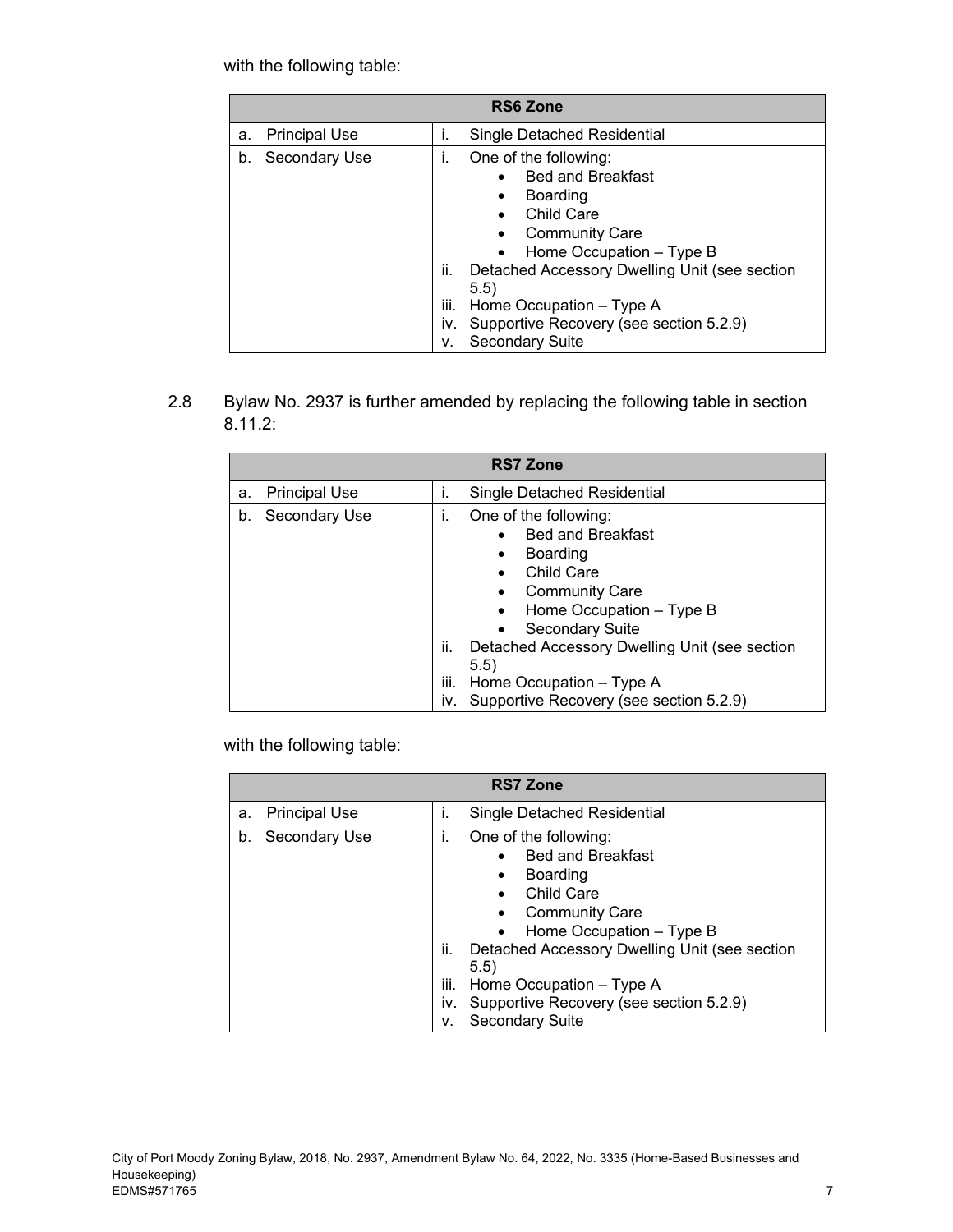2.9 Bylaw No. 2937 is further amended by replacing the following table in section 8.12.2:

| <b>RS8 Zone</b>            |                                                                                                                                                                                                                                                                                          |  |  |  |
|----------------------------|------------------------------------------------------------------------------------------------------------------------------------------------------------------------------------------------------------------------------------------------------------------------------------------|--|--|--|
| <b>Principal Use</b><br>a. | Single Detached Residential<br>۱.                                                                                                                                                                                                                                                        |  |  |  |
| Secondary Use<br>b.        | One of the following:<br><b>Bed and Breakfast</b><br><b>Boarding</b><br>$\bullet$<br><b>Child Care</b><br>$\bullet$<br><b>Community Care</b><br>Home Occupation - Type B<br><b>Secondary Suite</b><br>Home Occupation - Type A<br>ii.<br>Supportive Recovery (see section 5.2.9)<br>iii. |  |  |  |

with the following table:

| <b>RS8 Zone</b> |                      |                        |                                                                                                                                                                                                                                                         |  |
|-----------------|----------------------|------------------------|---------------------------------------------------------------------------------------------------------------------------------------------------------------------------------------------------------------------------------------------------------|--|
| a.              | <b>Principal Use</b> | İ.                     | Single Detached Residential                                                                                                                                                                                                                             |  |
| b.              | Secondary Use        | I.<br>ii.<br>Ш.<br>IV. | One of the following:<br><b>Bed and Breakfast</b><br><b>Boarding</b><br>٠<br>Child Care<br><b>Community Care</b><br>$\bullet$ Home Occupation - Type B<br>Home Occupation - Type A<br>Supportive Recovery (see section 5.2.9)<br><b>Secondary Suite</b> |  |

2.10 Bylaw No. 2937 is further amended by replacing the following table in section 8.13.2:

| <b>RS9 Zone</b>            |                                                                                                                                                                                                                                                                                                                                                   |  |
|----------------------------|---------------------------------------------------------------------------------------------------------------------------------------------------------------------------------------------------------------------------------------------------------------------------------------------------------------------------------------------------|--|
| <b>Principal Use</b><br>a. | Single Detached Residential<br>Τ.<br>ii.<br>Semi-Detached Residential                                                                                                                                                                                                                                                                             |  |
| Secondary Use<br>b.        | One of the following:<br>Τ.<br><b>Bed and Breakfast</b><br><b>Boarding</b><br>$\bullet$<br><b>Child Care</b><br><b>Community Care</b><br>Home Occupation - Type B<br><b>Secondary Suite</b><br>Detached Accessory Dwelling Unit (see section<br>ii.<br>5.5)<br>iii.<br>Home Occupation - Type A<br>Supportive Recovery (see section 5.2.9)<br>İV. |  |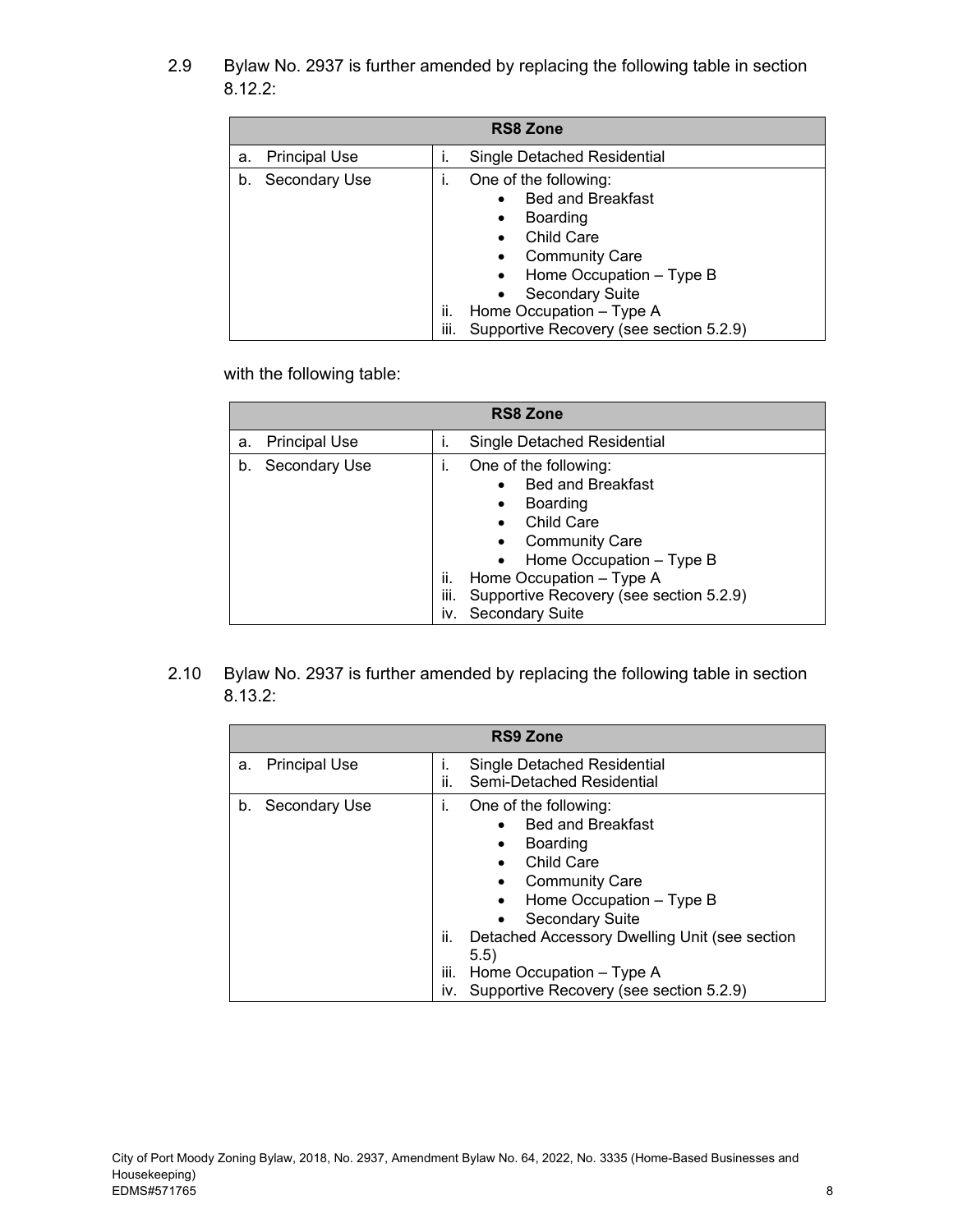| <b>RS9 Zone</b>            |                                                                                                                                                                                                                                                                                                                                   |  |  |  |
|----------------------------|-----------------------------------------------------------------------------------------------------------------------------------------------------------------------------------------------------------------------------------------------------------------------------------------------------------------------------------|--|--|--|
| <b>Principal Use</b><br>a. | Single Detached Residential<br>Τ.<br>ii.<br>Semi-Detached Residential                                                                                                                                                                                                                                                             |  |  |  |
| Secondary Use<br>b.        | One of the following:<br>I.<br><b>Bed and Breakfast</b><br>Boarding<br>٠<br><b>Child Care</b><br><b>Community Care</b><br>Home Occupation - Type B<br>ii.<br>Detached Accessory Dwelling Unit (see section<br>5.5)<br>iii.<br>Home Occupation - Type A<br>Supportive Recovery (see section 5.2.9)<br>İV.<br>Secondary Suite<br>۷. |  |  |  |

2.11 Bylaw No. 2937 is further amended by replacing section 8.13.6 in its entirety with the following:

#### "8.13.6 Conditions of Use for Semi-Detached Residential Use

- (a) Semi-Detached Residential use is permitted on Lots 1,125m2 and greater.
- (b) Two Accessory Buildings or Structures shall be permitted on a Lot for Semi-Detached Residential use.
- (c) The Lot Coverage of a permitted Accessory Building that includes enclosed parking shall not exceed 80m<sup>2</sup>.".
- 2.12 Bylaw No. 2937 is further amended by replacing section 100.2 in Schedule D Comprehensive Development Zones in its entirety with the following:

#### "**100.2 Permitted Use**

- (1) Two-family Residential
- (2) Accessory Home Occupation (Type II)
- (3) Accessory Off-Street Parking
- (4) One Secondary Suite"